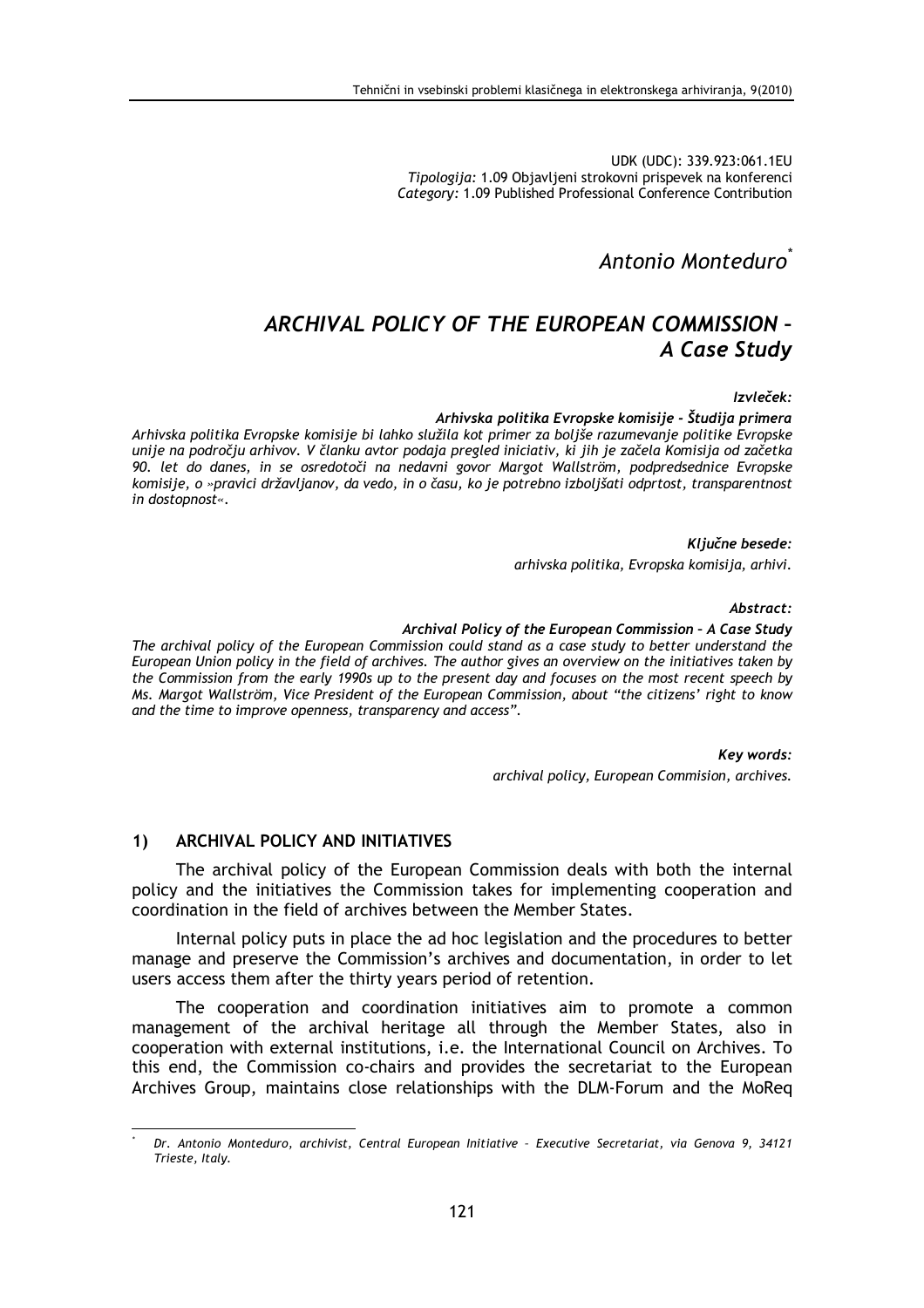Governance Board and works together with inter-institutional working groups on archives of the European Union.

Since the early 1990s, an interest for the situation of archives in Europe gradually widened in the European Commission, also due to the events, which completely changed the political situation in Eastern and South Eastern Europe. After the adoption of its Conclusions of 17 June 1994 concerning a wider cooperation in the filed of archives, the council of Europe asked the Commission to organise a multidisciplinary forum dedicated to the problems of managing, storing, conserving and retrieving machine-readable data; this initiative had the participation of public administrations, national archival services, and representatives from the sectors of industry and research. The result was the establishment of the DLM-Forum (originally, "données lisibles par machine"; from 2002 "Document Lifecycle<br>Management"). The DLM-Forum first met in 1996, taking place every three years; the first meeting was dedicated to electronic records and cooperation in Europe wide, the second (1999) to European citizens and electronic information (The memory of information society), the third (2002) to @ccess and preservation of electronic information (best practices and solutions), the fourth (2005) to electronic records supporting e-government and digital archives, the fifth (2008) to information and records management in Europe (achievements and new directions).

In February 2005, in response to the "Resolution on archives in the Member States" adopted by the Council on 6 May 2003, the Commission submitted a "Report" on Archives in the enlarged European Union" to the Council. After addressing the situation of public archives in the Member Sates and in the institutions of the European Union, the report suggested a probable evolution in the vears to come; it also suggested ways for improving archives management and archival services for the European citizens, and gave suggestions for concrete actions in the field of cooperation between archives.

The report led to the adoption of the "Council recommendation on priority actions to increase cooperation in the field of archives in Europe", adopted on 14 November 2005, in which a call was made for the creation of a European Archives Group to ensure cooperation between archival administrations in Europe. Established at the beginning of 2006, the European Archives Group comprises experts from all the Member States, and meets every semester (coinciding with the rotation of the European Presidency) to discuss the progress achieved in the field of archival cooperation and to provide guidance and orientations. In 2008 the European Archives Group adopted a Progress Report in which the progress achieved in the field of archives was shown, together with the proposal to reflect on the role of the national archival services in the rapidly evolving environment, and to examine the possibilities for better serve the society, particularly the public administrations. Therefore, the European Archives Group identifies five challenges for archival services in the future: archives and the European Directive for re-use of public sector information; the relationship between on-site and on-line access to archives, consequences for administration and society and the changing role of archives in digital record keeping; creation of a European expertise network and finally a plan for a centre of excellence for European archivists.

Another important initiative of the European Commission in the field of archives was the establishing of the Moreg project, a standard providing generic requirements for an electronic records management system, to be used for many purposes, such as designing or evaluating records management applications and also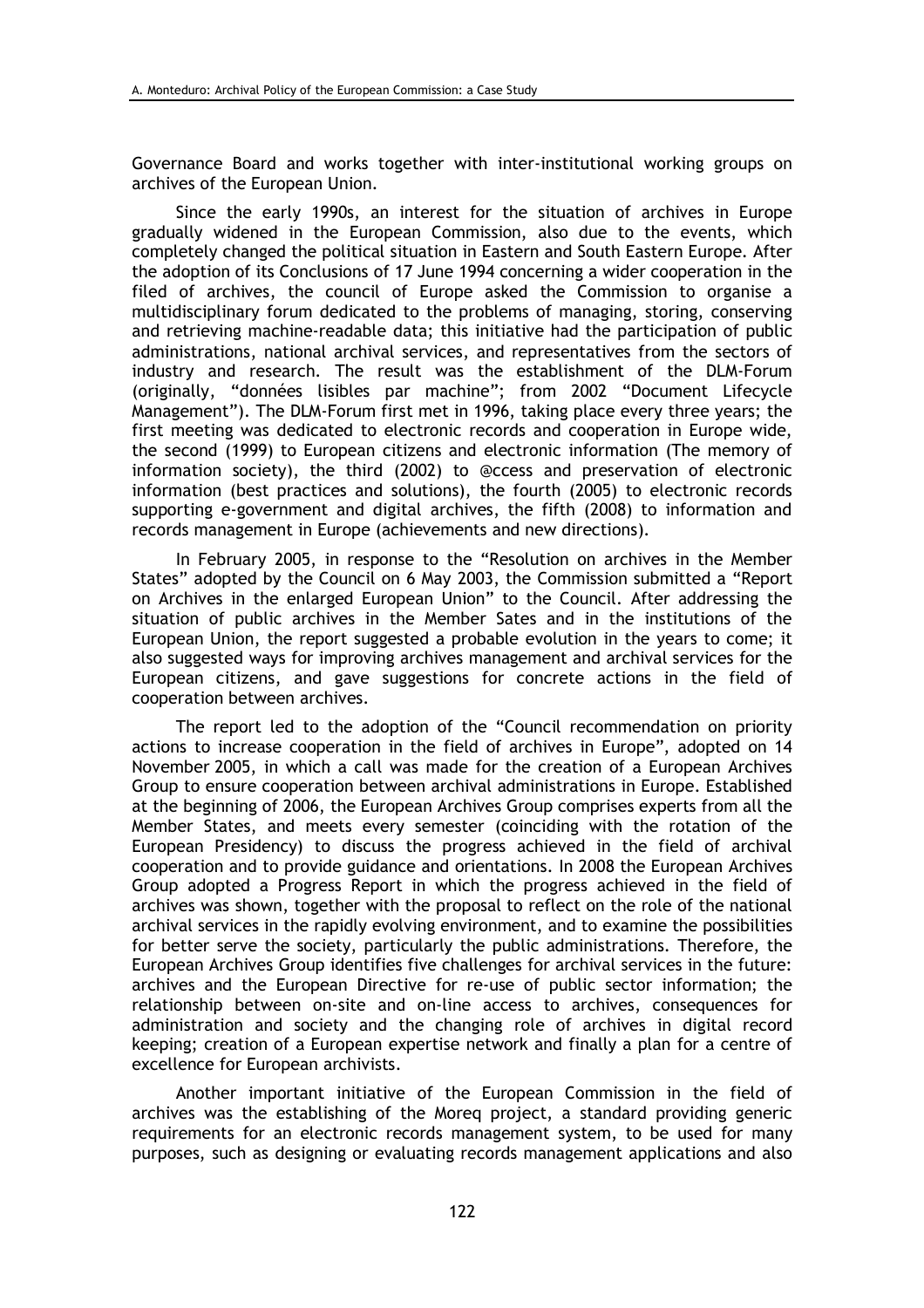to prepare records management training materials. It has become a guiding principle used by electronic records management system suppliers and developers. An update to the original specification, MoReg2, was developed in 2008 to introduce a so-called Chapter Zero that will allow EU member states to add their unique national requirements in order to take account of different languages, legislation, regulations and record keeping traditions. MoReq Governance Board (MGB) was established in 2008, to be responsible for the maintenance of the specification and oversee compliance testing and translations.

## $2)$ **RIGHT TO ACCESS**

The article 255 of the Treaty establishing the European Community, implemented through Regulation 1049/2001 of 30 May 2001 grants the right of access to European Parliament, Council and Commission documentation to all the citizens and legal persons of the European Union. The Commission has published in 2008 a "Report on the Results of the Public Consultation", available on the dedicated<br>website "Review of the Rules on Access to Documents". The site guides in searching for the Commission documents, and a Guide explains how to exercise the right of access; links to the websites of other relevant European institutions (i.e. Parliament and Council) and to the single Members Countries' rules on access are present.

On 20 January 2009, at the Joint Meeting of the Civil Liberties Committee of the European Parliament and the Committees on EU Affairs of the Czech Senate and Chamber of Deputies, the Vice President of the European Commission Margot Wallström delivered a speech on "The Citizen's Right to Know - Time to Improve Openness, Transparency and Access". In her speech, after summarizing the developing of the situation on access to the documentation in the European Union and in the EU institutions, Ms. Wallström points out four major issues which have given rise to questions or criticism:

- 1) the proposed definition of what is a document:
- 2) the balance between the right of access and the protection of personal data;
- 3) the right of Member States to oppose disclosure of documents they have sent to the institutions; and finally
- 4) some limitations to the right of access during limited periods of time.

As per the definition of "document", Ms. Wallström proposes two targeted clarifications:

- 1) a document drawn up by an institution becomes a document when it has been finished by its author and transmitted to its recipients or added to the relevant case file. That of course includes when a finished note or document is sent between officials in an institution;
- 2) data stored in electronic databases are documents insofar as they can be retrieved and extracted from the database using the normal search tools for the database; this responds to the technological reality of modern public administration.

With regard to the balance between the right of access and the protection of personal data, Ms. Wallström proposes a "two step approach": the first step says that names, titles and functions of public office holders and interest representatives in